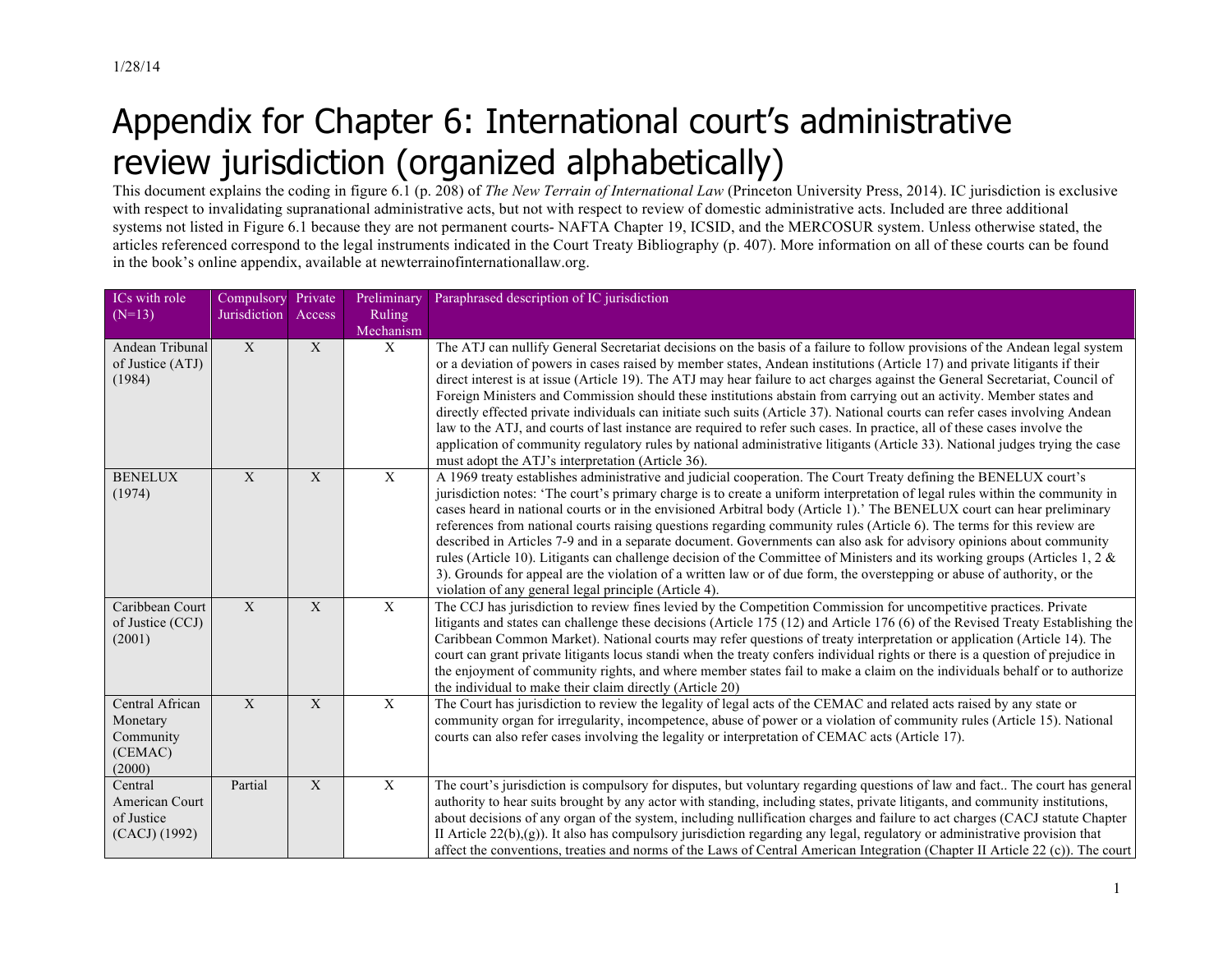|                                                                                                            |                         |                           |                           | may also resolve prejudicial consultations referred by national judges so as to facilitate a uniform interpretation of legal<br>principles (Chapter II Article 22 (5))                                                                                                                                                                                                                                                                                                                                                                                                                                                                                                                                                                                                                                                                                                                                                                                        |
|------------------------------------------------------------------------------------------------------------|-------------------------|---------------------------|---------------------------|---------------------------------------------------------------------------------------------------------------------------------------------------------------------------------------------------------------------------------------------------------------------------------------------------------------------------------------------------------------------------------------------------------------------------------------------------------------------------------------------------------------------------------------------------------------------------------------------------------------------------------------------------------------------------------------------------------------------------------------------------------------------------------------------------------------------------------------------------------------------------------------------------------------------------------------------------------------|
| Court of Justice<br>for the Common<br>Market of<br>Eastern and<br>Southern<br>Africa<br>(COMESA)<br>(1998) | $\mathbf X$             | $\mathbf X$               | $\mathbf X$               | Any resident of a member state may ask the court to rule on the legality of any act, regulation, directive or decision of<br>the Council, or of a member state if domestic remedies have been exhausted (Article 26). A national court shall refer<br>questions of treaty interpretation, and questions about the validity of the regulations, directives and decisions of the<br>Common Market to the COMESA Court for a ruling, if the national court considers a ruling on the question necessary<br>for rendering judgment. A national court shall refer a matter to the COMESA Court if no judicial remedy is available<br>under the member state's national law (Article 30).                                                                                                                                                                                                                                                                           |
| East African<br>Court of Justice<br>(EACJ) (2001)                                                          | $\overline{X}$          | $\overline{X}$            | $\overline{X}$            | Any member state (Article 28), private actor (Article 30), and national court (Article 34) can send to the Court a question<br>about the validity of regulations, directives, decisions, or actions of the Community. Private litigants can challenge any act,<br>regulation, decision or action of a partner state or Community institution on the grounds that the act is unlawful or an<br>infringement of the treaty (Article 30).                                                                                                                                                                                                                                                                                                                                                                                                                                                                                                                        |
| European Court<br>of Justice (ECJ)<br>(1952)                                                               | $\mathbf X$             | $\mathbf X$               | $\mathbf X$               | The ECJ may rule acts of the Commission void (Article 230 & 231). Member states, and institutions of the Community can<br>raise charges against any European institution for its failure to act. Private litigants may also raise a complaint for failure to<br>address to that person any act other than a recommendation or an opinion (Article 232). The Court of First Instance (now<br>General Court) has first instance jurisdiction in these cases (Article 225). An institution whose action has been declared void<br>or who's failure to act has been declared contrary to the treaty must take necessary measures to comply with the Court's<br>ruling (Article 233). National courts can refer questions of interpretation to the ECJ, and courts of last instance are required<br>to refer questions involving European law (Article 234). References often include challenges to national administrative<br>decisions applying community rules. |
| Economic<br>Community of<br>West African<br><b>States Court</b><br>(ECOWAS)<br>(2001)                      | $\overline{\mathbf{X}}$ | $\mathbf X$               | $\overline{X}$            | The Court has jurisdiction over the interpretation and application of the treaty, conventions and protocols of the Community,<br>and the interpretation and application of the regulations, directives, decisions and other subsidiary legal instruments adopted<br>by ECOWAS (Amended Article 9 (1a, b, c). Individuals and corporate bodies have access for proceedings for the<br>determination of an act or inaction of a Community official that violates the rights of the individuals or corporate bodies<br>(Amended Article 10 (c)). National courts may refer questions concerning the interpretation of a treaty provision or any<br>regulation or protocol (Amended Article 10 f).                                                                                                                                                                                                                                                                |
| European Free<br>Trade Area<br>Court (EFTAC)<br>(1992)                                                     | $\overline{\mathbf{X}}$ | $\overline{\mathbf{X}}$   | Advisory<br>opinions only | EFTA court has unlimited jurisdiction regarding penalties imposed by the Surveillance authority (Article 36). EFTA States<br>can challenge decisions of the EFTA Surveillance authority on grounds of lack of competence, infringement of an essential<br>procedural requirement, or infringement of any EFTA agreement, (Article 36), and its failure to act (Article 37). Private<br>litigants can bring an action before the EFTA Court under the same conditions, if the decision is addressed to them or is of<br>direct and individual concern (Article 36). Private litigants can bring failure to act suits as well (Article 37). These rulings<br>can effectively quash illegal decisions. EFTA court can give advisory opinions raised by states or referred by national<br>courts. States may limit national court references to last instance courts only (Article 34).                                                                           |
| International<br>Tribunal for the<br>Law of the<br>Sea-Seabed<br>Chamber<br>(1996)                         | $\overline{X}$          | $\overline{X}$            |                           | Seabed Disputes Chamber can hear disputes between states and Authority concerning acts or omissions of the Authority in<br>violation of the Convention, acts of the Authority in excess of its jurisdiction, and any misuse of its power by the Authority<br>(Article 187b). Court is not allowed to review the exercise of the Authority's discretionary power, nor the legality validity<br>of the rules, regulations, and procedures of the Authority. Reviews must be confined to individual claims concerning the<br>application of Seabed Authority rules or procedures that is in conflict with the obligations of the parties to the dispute, and<br>claims concerning excess of jurisdiction or misuse of power, or damages and remedies (Article 189).                                                                                                                                                                                              |
| West African<br>Economic and<br>Monetary Union<br>(WAEMU)<br>(1995)                                        | $\overline{\mathbf{X}}$ | Via<br>national<br>courts | $\overline{X}$            | The Commission has control for competition policy, subject to the review of the Court. Implicitly this means that the court<br>can quash illegal decisions ((Article 90 WAEMU Treaty). The court can hear cases that involve damages caused by<br>Community organs (Court Rules of Procedure (15 (3)). Since private litigants lack direct access, except for contractual<br>disputes (Court Rules of Procedure (Article 16), the case would need to be raised in a national court. National courts of last<br>resort must refer questions about the legality of regulations, laws, directives, and decisions; other national courts may refer<br>questions. (Article 8). Legal interpretations in preliminary rulings are binding on all administrative and legal authorities                                                                                                                                                                                |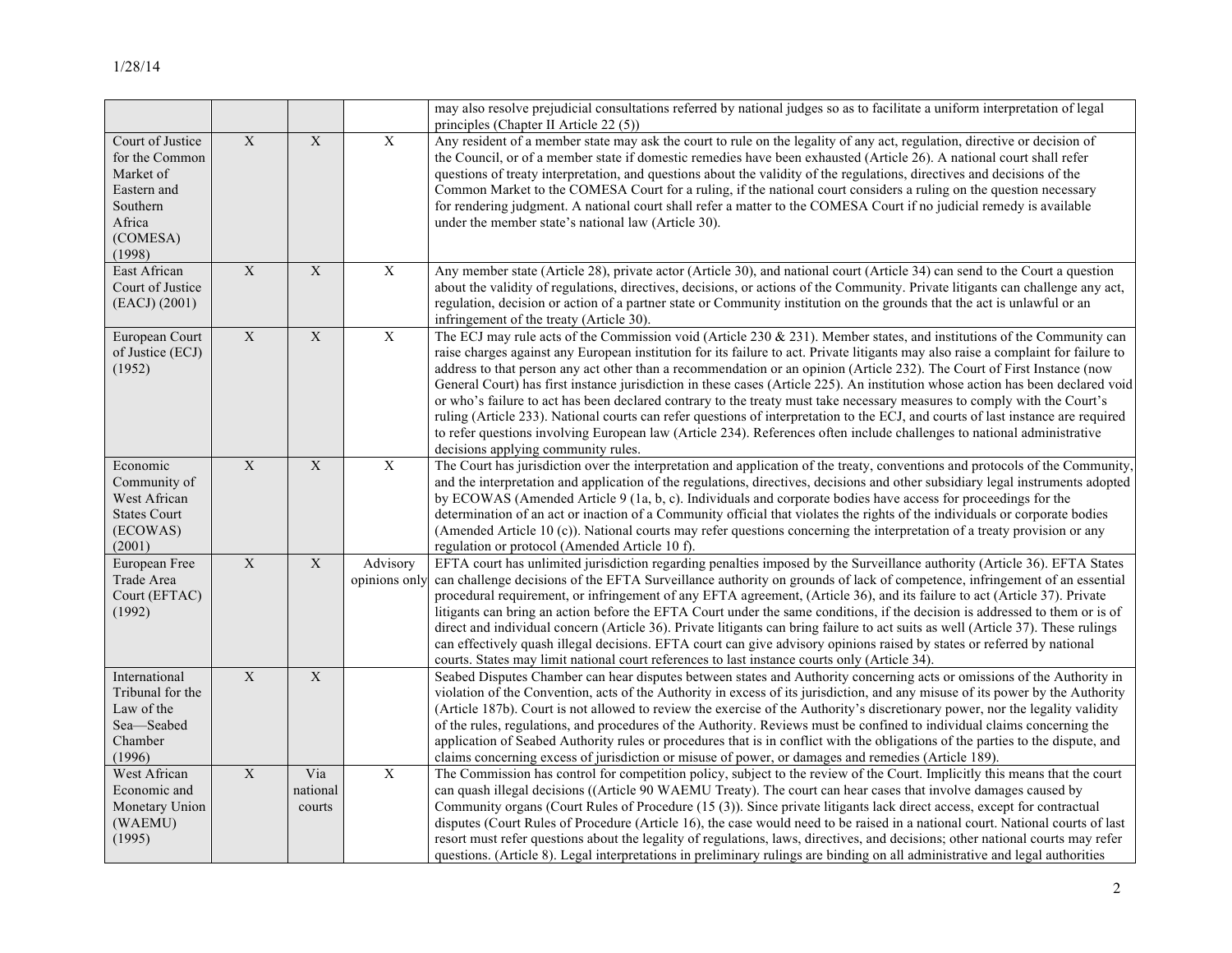|                                                               |  |   | within member states. A failure to observe these rulings may give rise to an infringement charge (Article 13).                                                                                                                                                                                                                                                                                                                                                                                                                                                                                                                                                                                                                                                                                                                                                                                                                                                                                                                                                                                       |
|---------------------------------------------------------------|--|---|------------------------------------------------------------------------------------------------------------------------------------------------------------------------------------------------------------------------------------------------------------------------------------------------------------------------------------------------------------------------------------------------------------------------------------------------------------------------------------------------------------------------------------------------------------------------------------------------------------------------------------------------------------------------------------------------------------------------------------------------------------------------------------------------------------------------------------------------------------------------------------------------------------------------------------------------------------------------------------------------------------------------------------------------------------------------------------------------------|
| Southern African<br>Development<br>Community<br>(SADC) (2005) |  | X | The tribunal has jurisdiction regarding the validity of all protocols and subsidiary instruments adopted by the Community,<br>and all acts of the Community (Article 14). The tribunal has jurisdiction over disputes between member states, and<br>between individuals and member states once domestic remedies are exhausted (Article 15), between member states and the<br>community (Article 17) and between individuals and the Community (Article 18). The treaty does not specify whether<br>specific litigants can bring specific suits, suggesting that all authorized actors can raise suits that fall under the tribunal's<br>jurisdiction, thus all actors can ask the tribunal to assess the validity of community acts (presumably, however, there is<br>some requirement that the act be of direct concern to private litigants). The tribunal has jurisdiction to hear preliminary<br>ruling references concerning the interpretation, application or validity of provisions at issue (Article 16). Some of these<br>provisions may have been changed in the reforms of August 2012. |

## Three additional international administrative review mechanisms not included in figure 6.1

| ICs with role                                                                         | Compulsory Private<br>Jurisdiction Access                                           |   | Preliminary<br><b>Ruling</b><br>Mechanism | Paraphrased description of IC jurisdiction                                                                                                                                                                                                                                                                                                                                                                                                                                                                                                                                                                                                                                                                                                                                                                                                                                                                                                                                                                                                                                                                                                                                                                                                                                                         |
|---------------------------------------------------------------------------------------|-------------------------------------------------------------------------------------|---|-------------------------------------------|----------------------------------------------------------------------------------------------------------------------------------------------------------------------------------------------------------------------------------------------------------------------------------------------------------------------------------------------------------------------------------------------------------------------------------------------------------------------------------------------------------------------------------------------------------------------------------------------------------------------------------------------------------------------------------------------------------------------------------------------------------------------------------------------------------------------------------------------------------------------------------------------------------------------------------------------------------------------------------------------------------------------------------------------------------------------------------------------------------------------------------------------------------------------------------------------------------------------------------------------------------------------------------------------------|
| North<br>American Free<br>Trade Area<br>Chapter 19<br>$(1994)*$                       | X                                                                                   | X |                                           | The Chapter 19 system applies only to goods regulated by the importing Party's antidumping or countervailing duty law<br>(Article 1901). Each party replaces final domestic judicial review of anti-dumping and countervailing duty determinations with<br>bi-national panel reviews. An affected party may request a bi-national panel review the administrative record that led to the<br>finding of illegal dumping, and records used to generate antidumping or countervailing duty determinations. The panel<br>assesses whether administrative action is in accordance with the antidumping or countervailing duty law of the defendant<br>state. The procedure for such reviews is then further defined (Article 1904). Should a state party interfere with the functioning<br>or application of the bi-national panel review process, a state party can request (after consultations) the formation of a "special<br>committee" to investigate the issue. The special committee can stay a panel review process and review panel process and<br>findings (Article 1905). Additional specially formulated bi-national panels may review amendments to national antidumping<br>or countervailing duty laws to see if changes affect preexisting agreements and understandings (Article1903). |
| International<br>Centre for the<br>Settlement of<br>Investment<br>Disputes<br>(ICSID) | As<br>specified<br>in bi-<br>lateral<br>investmen<br>t treaties<br>and<br>contracts | X |                                           | ICSID is an autonomous international institution established under the Convention on the Settlement of Investment Disputes<br>between States and Nationals of Other States with over one hundred and forty member States. The Convention sets forth<br>ICSID's mandate, organization and core functions. The primary purpose of ICSID is to provide facilities for conciliation and<br>arbitration of international investment disputes. (taken from the ICSID website):                                                                                                                                                                                                                                                                                                                                                                                                                                                                                                                                                                                                                                                                                                                                                                                                                           |
| Southern<br>Common Market<br>(MERCOSUR)<br>(1999)                                     | X                                                                                   | X | X                                         | Private parties can file claims with national chapters of the Common Market Group, raising a complaint that the adoption or<br>application of legal or administrative measures by a state party has a restrictive, discriminatory or unfair competition effect in<br>violation of MERCOSUR Treaties (Article 39 & 40). The Common Market Group shall call upon a group of experts (defined<br>in Article 43) to review all valid claims, and private individuals and state parties shall have an opportunity to be heard (Article<br>42). National supreme courts can also refer questions involving MERCOSUR rules to the Permanent Review Body. While not<br>expressly stated in the Olivos protocol, decisions of MERCOSUR's political organs authorize national supreme courts to<br>request advisory opinions.                                                                                                                                                                                                                                                                                                                                                                                                                                                                                |